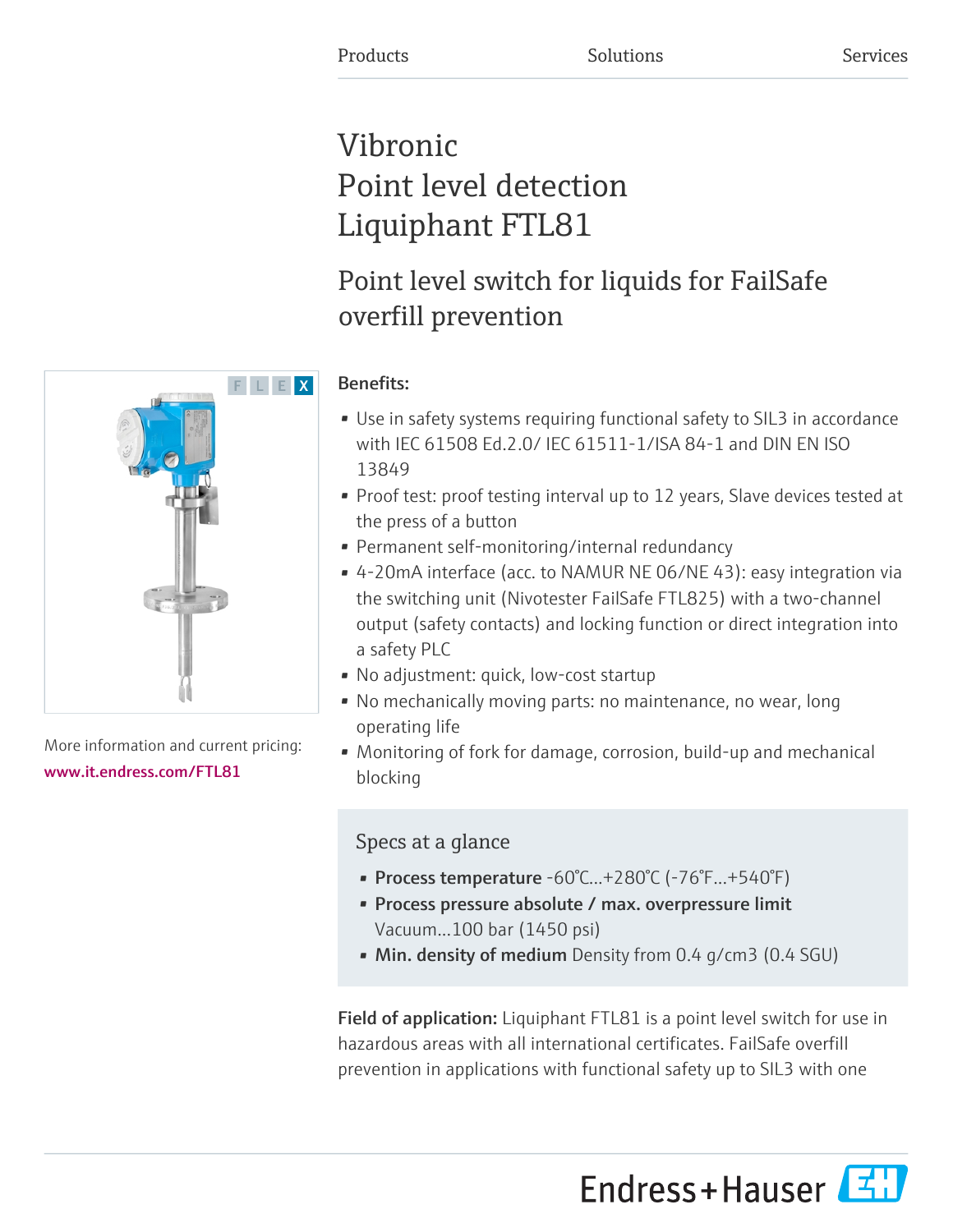device. Reliable measurement values, not affected by: changing media properties, flow, turbulences, gas bubbles, foam, vibrations or build-up.

## Features and specifications

## Point Level / Liquids Measuring principle

Vibration Liquids

### Characteristic / Application

Reliable point level switch with extension pipe for MIN and MAX safety applications up to SIL3. Dual Sealing / Second line of defense Modular housing concept

#### Specialities

Outstanding features: - permanent LIVE signal monitors function safety - failsafe design and - high availability of the measuring values

Supply / Communication

2-wire 4...20 mA

#### Ambient temperature

-60°C...+70°C (-76°F...+160°F)

#### Process temperature

-60°C...+280°C (-76°F...+540°F)

#### Process pressure absolute / max. overpressure limit

Vacuum...100 bar (1450 psi)

#### Min. density of medium

Density from 0.4 g/cm3 (0.4 SGU)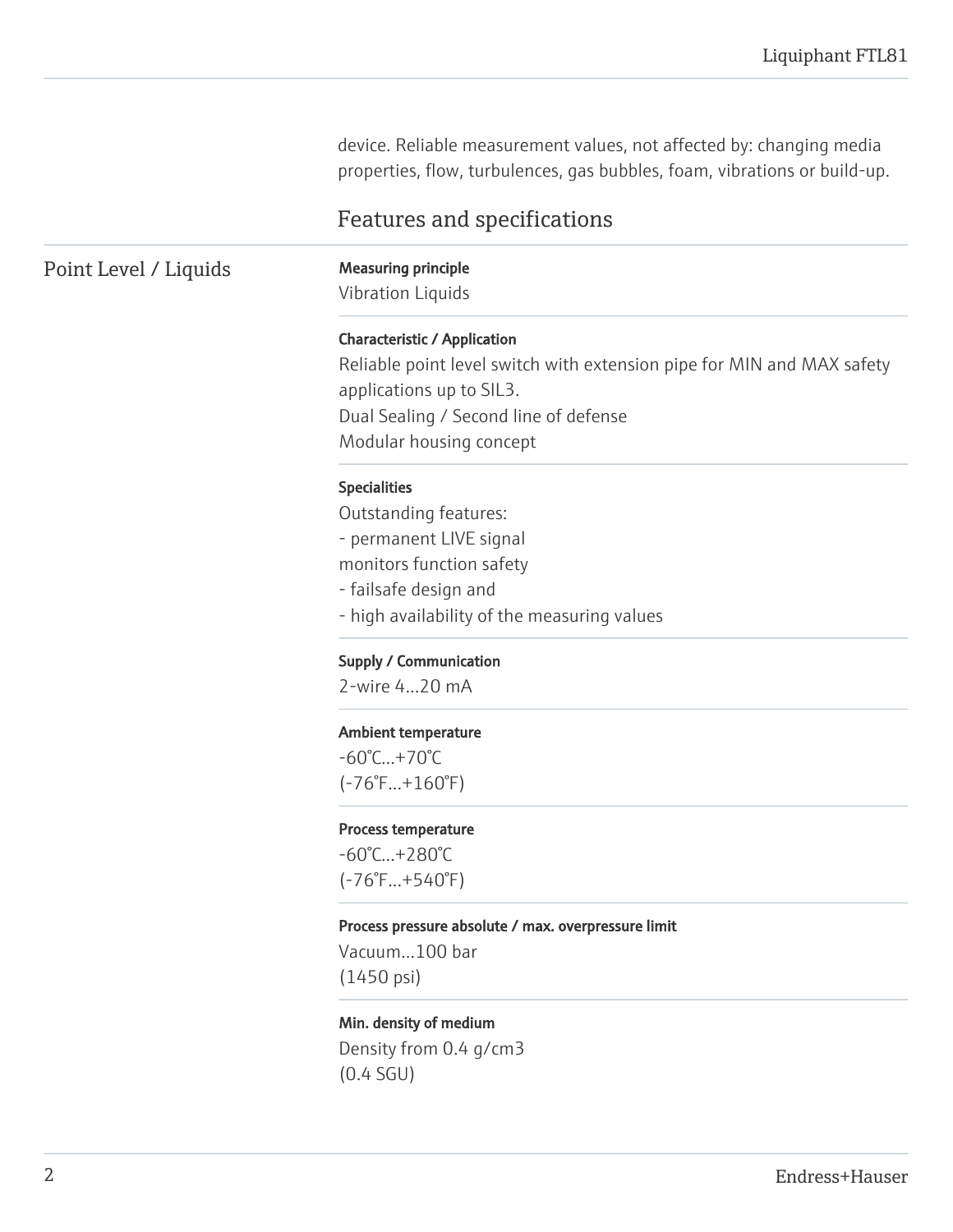# Point Level / Liquids

## Main wetted parts

316L Alloy C

#### Process connection

Flange: DN25...DN100, ASME 1"...4", JIS 10K...20K Thread: G3/4, G1, R3/4, R1, MNPT3/4, MNPT1

## Sensor length

Extension pipe up to 3 m (9.8 ft)

## Communication

2-wire 4...20 mA

## Certificates / Approvals

ATEX, FM, CSA, CSA C/US, IEC Ex, NEPSI, EAC

### Safety approvals

Overfill protection WHG Leakage Detection SIL3

### Design approvals

EN 10204-3.1 NACE MR0175, MR0103 ASME B31.3 AD2000

## Marine approval

GL/ ABS/ LR/ BV/ DNV